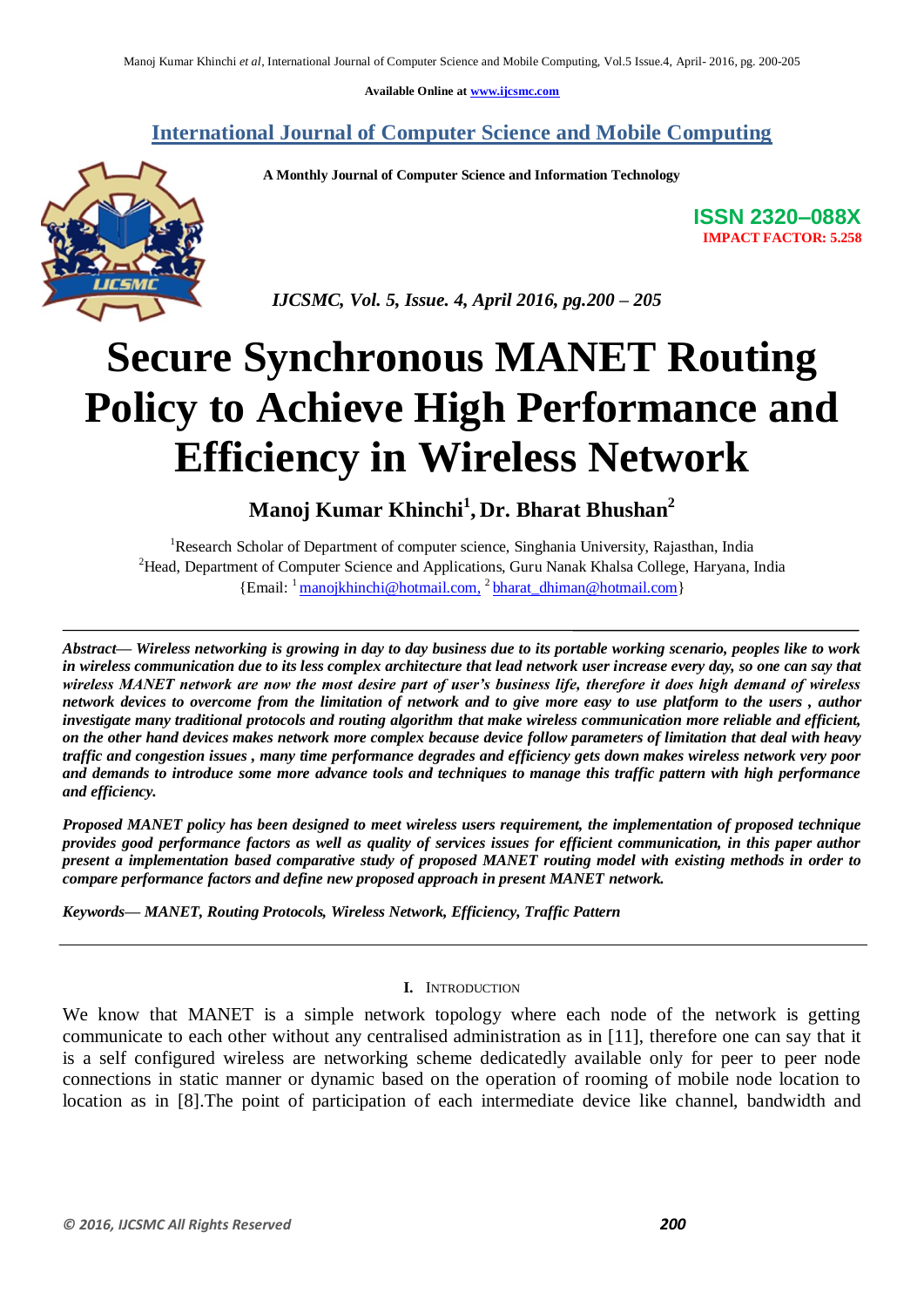mobile devices cooperate to each other , among the available networking nodes also play routers responsibility to take over the decision of forwarding packets from one to other node within the network [14].

Specially in MANET, it happens that due to frequently rooming of nodes many time destination node goes down to for out of range that create complexity issues for maintaining such request packets until the destination node will aging found at specified range , in this case network need more superior way to explorer the operation of routing as in [5]. In case of MANET author found that dynamic changes are frequently going during the operation required more intelligent routing mechanism that prevents network from unfair decision and behaviour of mobile nodes as in [1][2]. MANET network users are growing increasingly one need to focus on the major requirements of the network on efficiency over data and voice wireless communication , such multimedia applications are mostly demanded by maximum number of peoples in social networking also that put stress over the network due to high volume and large size of data , wireless portable devices makes communication easy and efficient due to its inherent quality in communication, MANET provides efficient utilization policy for underlying network nodes but developers need to focus on the major prospects of limited are communication network for quality purpose [15].

In this paper author propose an approach for MANET that resolve the routing issues at its maximum extent by having some synchronous routing policy performing at each and every intermediate node of the network for the purpose of efficient working scenario and without centralized infrastructure network.



Fig 1. MANET node interaction

In Fig.1 node S finds different route to precede request for node D, proposed SSR routing model eligible for performing the best routing dynamically due to synchronous routing factors, buffer optimization take part during the routing process to control over the network processing.

## **II.** BACKGROUND STUDY

## *A. MABR- Modified Associatively Based Routing Protocol*

Associatively Routing algorithm has been traditionally proposed and implemented scheme of MANET network designed for similar type of networking issues in order to guaranteed communication interface it has been follow the relationship of managing routing information at each node performing the role of host to manage and maintain the load of limited networker, modification is also carried out in the literature as in [3][6] for the same purpose, In this way this algorithm is successful to achieve the quality in communication and efficiency in routing for wireless network , typically MABR algorithm is combine the operation of ABR and related MANET routing protocols like LAR (location aided routing etc.) . The main reason behind AMBR is to optimize the performance issues for bandwidth efficiency and to effectively use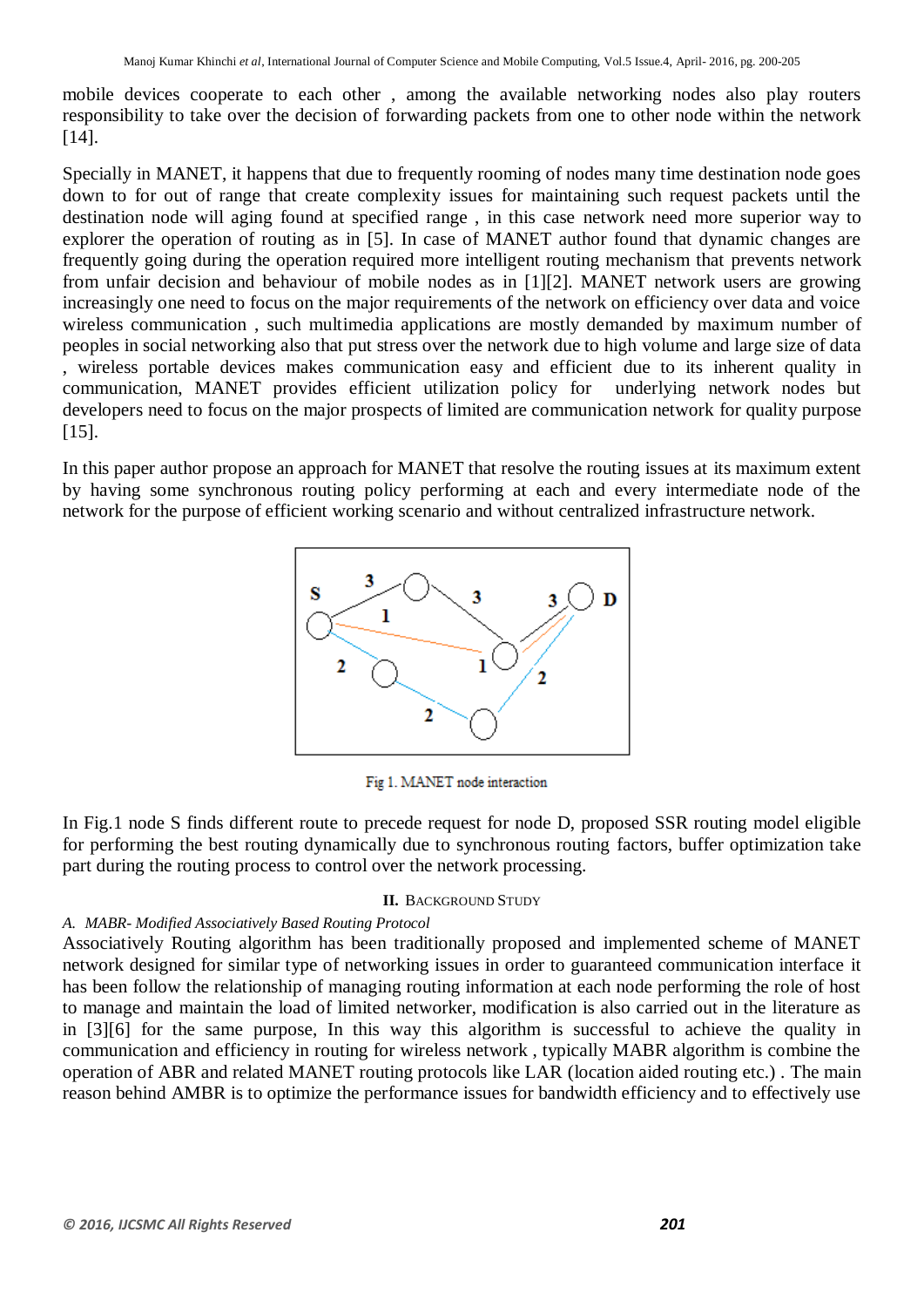routing agent to minimize network overheads [4]. At each node having a kind of tale called "Location information table" assigned at every node that is the extension of LAR existing protocol and the reaming network node will tract the initial node rout by GPS system as well, based on this tracing system all node will get update his table to proceed every upcoming request similarly.

## *B. ABAM- on Demand Associativity Based Multicast Routing for AD HOC Mobile Networks*

In [9] author found ABAM multicasting wireless networking strategy. The major concept is to manage the stability factor of node during multicasting operation, it is ongoing for the hierarchical tree route discovery, selection and configuration process to achieve extended operation mode. The objective is how to reduce route reconstruction management [13]. To migrate all the node of tree oriented network it employs route reconstruction techniques, to repair the breakage in the tree architecture it follow and perform reconstruction of route with single operation, all the upper level and sub tree has been repaired by this algorithm frequently , it is robust so that every repairing has been triggered by a node activity . Multicast grouping operation also has been handled by dynamic event handler based on the decision of individual mobile node for joining the group as defined in [10]. In [7] we can see that there is a multicast routing policy has been proposed for the purpose of evaluation of performance that has been called by high dynamic process of multicast technique as found in [9]. The process has been use for multicasting in between the node group based on demand at dynamic time with stability measurement which has been also use in ABR for unicasting as in [12].

### **III.**GRAPHICAL ANALYSIS BETWEEN VARIOUS MANET ROUTING PROTOCOL AND PROPOSED SSR MODEL

Fig. 2, 3, 4 describes the analytical comparison study between various MANET routing protocols based on the performance parameters like data transmission ratio as a function of pause time and using different types of traffic pattern. The throughput and response time has been majored by different type of frequency of every incoming signal. It shows the efficiency and accuracy of the signals during the transmission. As showing in the following figure, it is clear that performance decrease as the number of ode increases, this happens when the capacity of channels is low compare to the full capacity of signals. Following graphical study describes the performance comparison between SSR, CBRP and DSR in which SSR performs better in transmitting data packets which one can major in 95% and 86% but AODV consider an average PDR equals to 90% .



Fig 2. PDRVs Pause Time for 10 Nodes

Fig. 3 PDR Vs Pause Time for 20 Nodes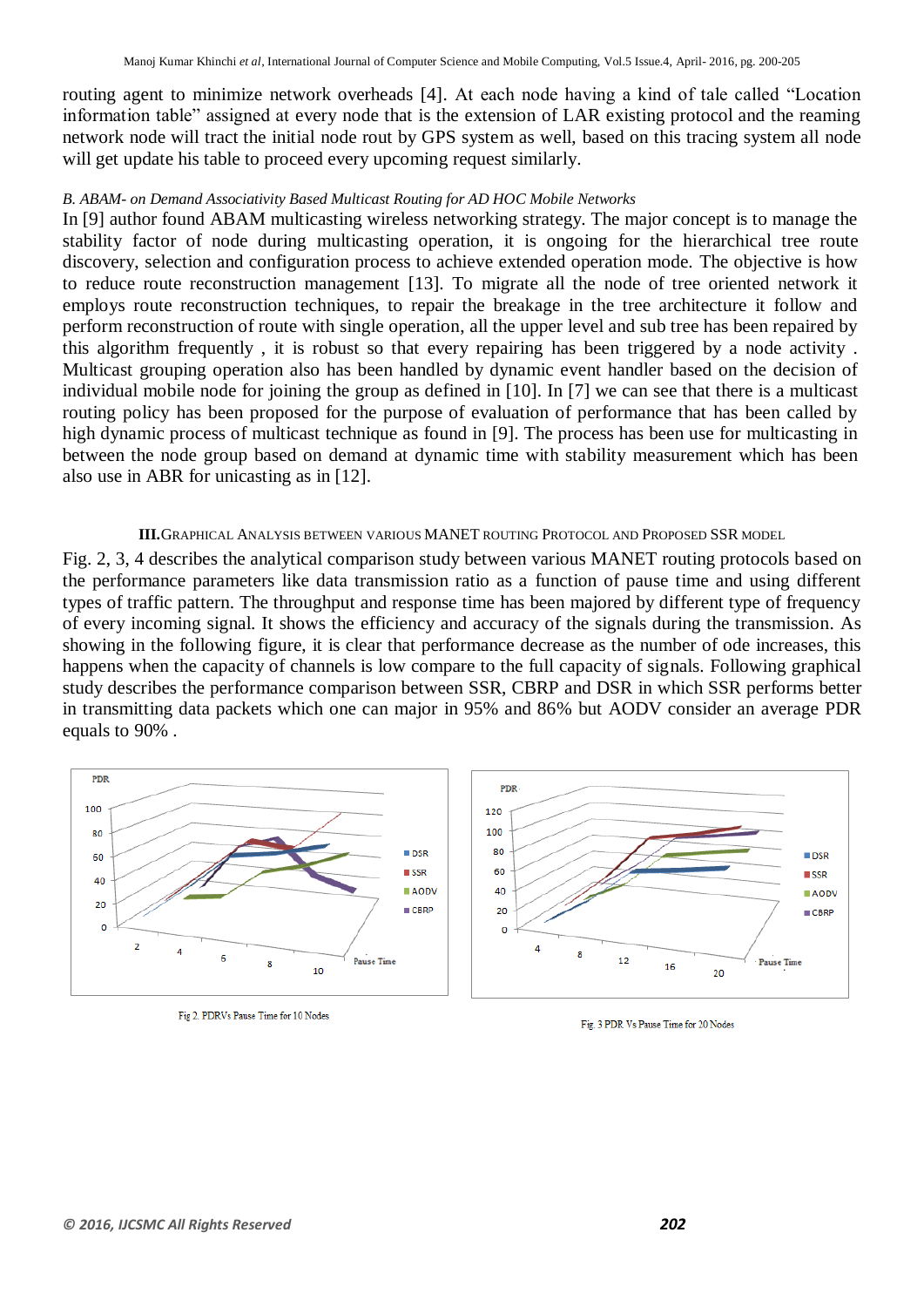

Fig. 4 PDR Vs Pause TIme for 40 Nodes

#### *A. Average End to End Delay*

Fig. 5-7 shows and describes the graphical analysis scenario for delay Vs pause time required and need to be observing with different node behaviour. Following graphical analysis describe that as the number of node increases the resultant parameter also gets increased in the way on delay, in the procedure all the packets gets wait for their performance by queuing technique. Apart from the delivery f data packets from node to node communication that describes the performance comparison scenario among the nodes, which is the first procedure to make be a part of a communication session? The source routing protocols many time faces longer delay issues as what observe by author because their route discovery demands more time as every individual node demands it separately. The similar type of scenario is implementing at that describes thing happens packets has been deliver from node to node.



Fig. 5 Average end to end Delay Vs Pause Time for 10 Nodes

Fig. 6 Average end to end Delay Vs Pause Time for 20 Nodes



Fig. 7 Average end to end Delay Vs Pause Time for 40 Nodes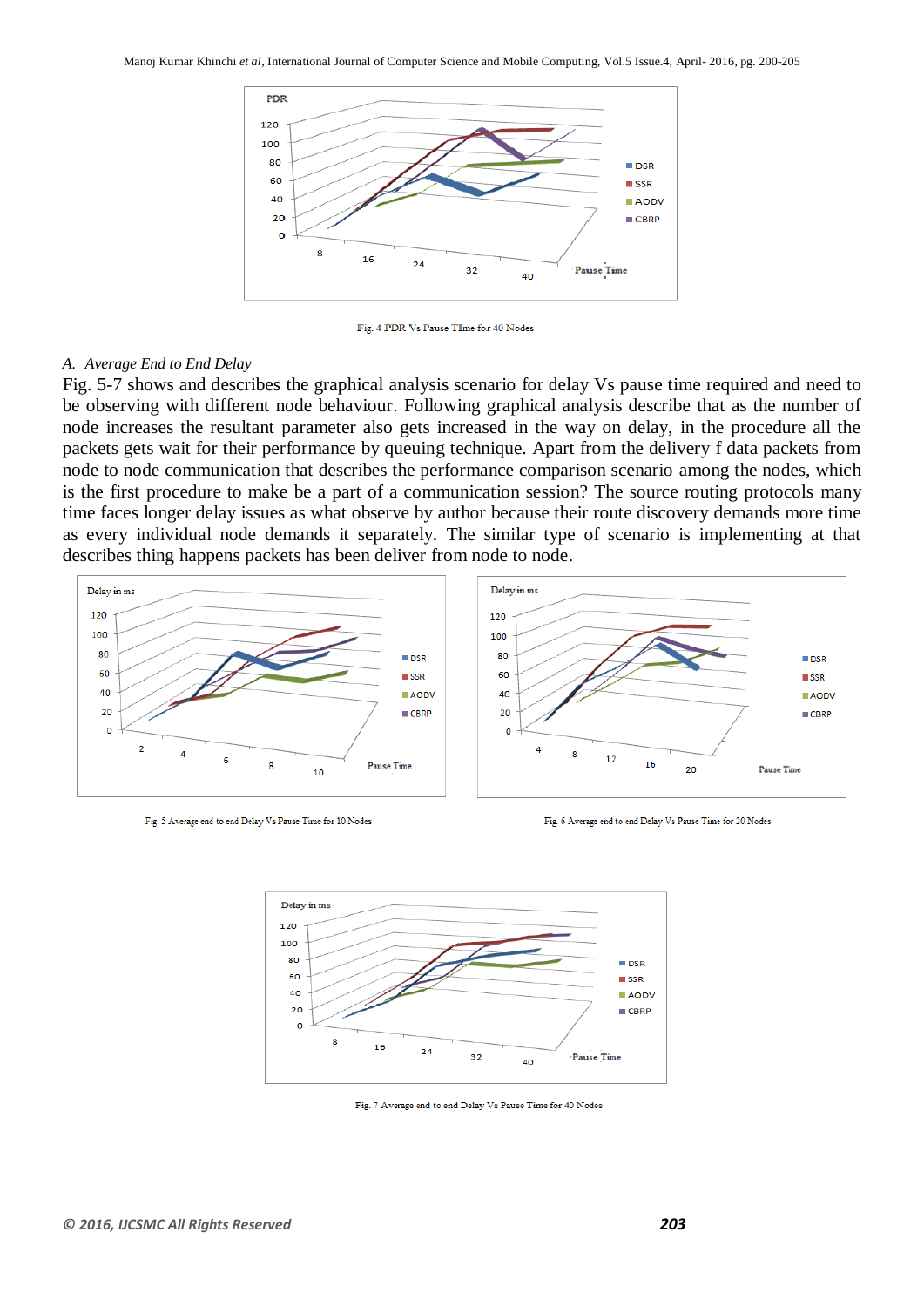1. Fig. 5-7 shows the performance of SSR, CBRP, AODV and DSR by analysing and evaluating delivered data packets from one end to other, author found that data packets delivery ratio and maintenance has been considered over different number of data packets. Author found the evaluation of its first packet with 0.145, 1.98 and 1.45 for DSR, AODV and CBRP protocols respectively. We found that the overall maintenance and overheads of CBRP and an individual unit of AODV"s. Author also found in SSR model that Showing less overhead then CBRP and AODV protocols, since lower average performance measurement CBRP and the number of outs route requests and replies is very less than that of DSR.



Fig. 8 Routing overheads Vs Pause Time for 10 Nodes

Fig. 9 Routing overheads Vs Pause Time for 20 Nodes



Fig. 10 Routing overheads Vs Pause Time for 40 Nodes

The objective behind such comparative study to observe that performance measurement of different routing protocols and their study for the outcomes of new advancement in computer science technology of this performance evaluation is a comparison of a MANET between AODV, DSR and SSR routing protocols. AODV is good for small number of network node and need to be improving as per user demand and requirement. DSR and DSDV is something more advance for performance measurement of how manage large traffic series which perform good when we check network from middle or first level .for saver multicasting through this node are challenging one to get improve network services. The proposed model is suit for the purpose of network performance and delivery ratio observation it seems to be more meaning full that SSR plays important role over the other routing protocols. In order to achieve the routing objectives SSR has been tested over the network for different traffic pattern the buffer optimizer define the routing path for efficient routing purpose and the accuracy in between this protocols.